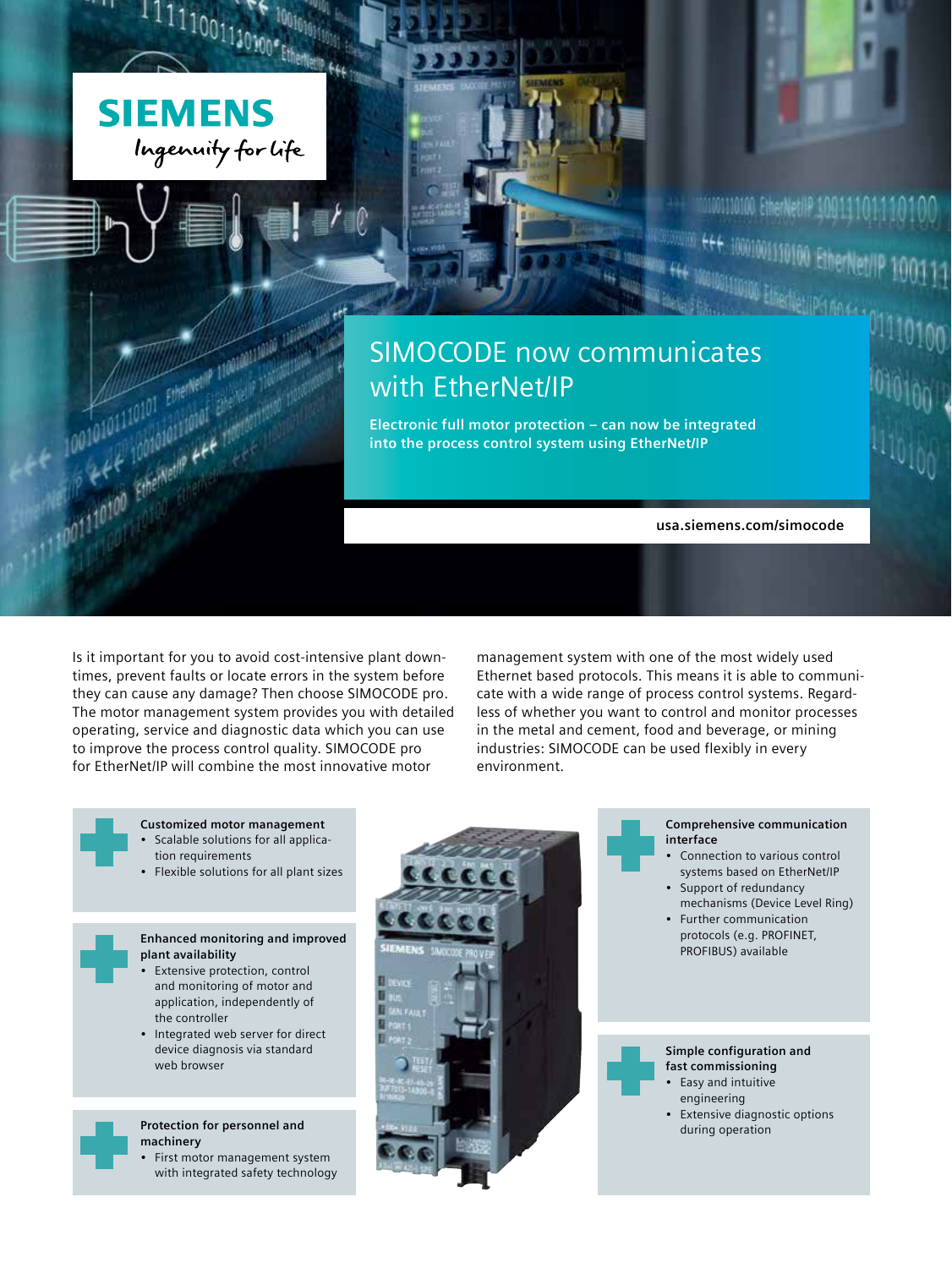# **SIMOCODE pro for EtherNet/IP:**  Exactly optimized for your individual requirements.

### **Functions overview**

Fixed preprogrammed motor control functions or customized solution: the choice is yours!

- Basic control functions (e.g. overload relay, direct-on-line starter and reversing starter, soft start, wye-delta)
- Extended control functions (e.g. pole-changing starter, positioner)
- Protection functions (e.g. overload, thermistor, phase unbalance,...)
- Monitoring functions (e.g. current limit values, downtimes,...)







- Current measurement
- Ground-fault monitoring
- Temperature monitoring
- Voltage/power/frequency measurement
- Analog value monitoring
- Safety-related shutdown

## **SIMOCODE in Motor Control Centers (MCC)**

SIMOCODE is what makes a Siemens MCC a smart MCC. Siemens tiastar motor control centers deliver exceptional performance, a range of powerful options, and the convenience and robust capabilities of EtherNet/IP connectivity. PROFINET and EtherNet/IP are the leading industrial Ethernet protocols with millions of devices installed from a wide range of product vendors ensuring the long-term viability of today's installations. While PROFINET and EtherNet/IP use the same Ethernet as offices and IT departments around the world, their capabilities are enhanced significantly in order to meet the higher standards and environmental challenges of industrial applications. Maintenance and servicing of Ethernet devices, like the tiastar MCC, is now possible from anywhere in the world via the internet. Network communication down to the individual MCC cubicle level allows unprecedented control, protection, and monitoring capabilities via familiar, Ethernet-based communication networks. The result of Ethernet's efficiency means optimal use of available user resources, and a significant increase in plant availability.

#### **Features include:**

- Suitable for harsh industrial environments
- Integrated safety function
- Flexible topologies
- Device communication, control, and diagnostics
- Deterministic, high-speed communication ideal for critical data and I/O exchange
- No network device or data limits
- Wire, fiber-optic, and wireless
- Support of redundancy systems

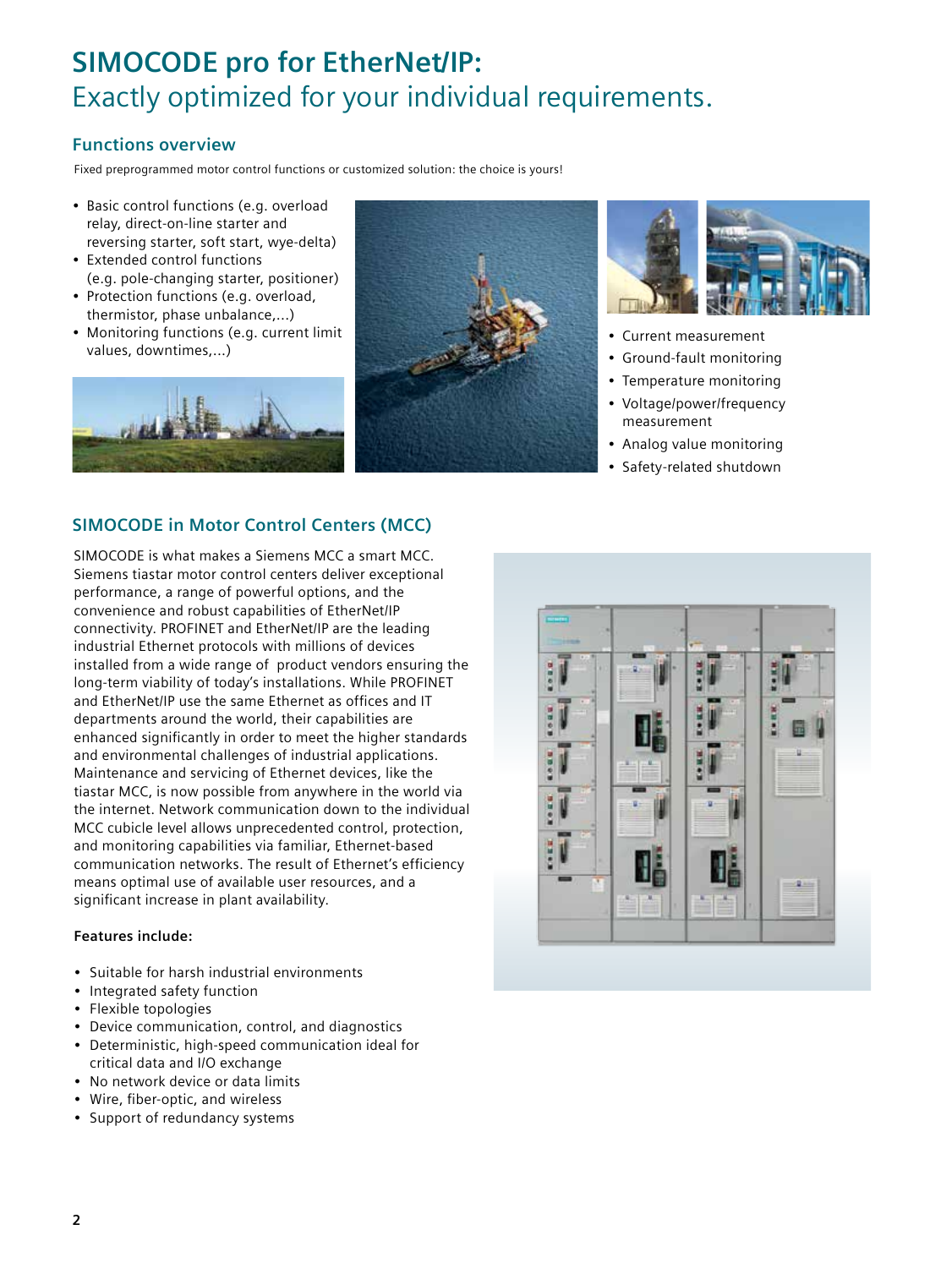### **SIMOCODE pro: system overview**

With SIMOCODE pro you get the full range of features. The motor management system can be connected to all important communication systems – such as PROFIBUS and PROFINET, Modbus RTU and now also EtherNet/IP!



#### **Key data of the basic system**

- Basic unit: 4 inputs and 3 outputs
- Basic unit with digital modules: max. 12 inputs and 7 outputs
- Expansion I/Os

**Ordering data of the basic unit**

• **3UF7013-1AB00-0**

SIMOCODE pro V EtherNet/IP interface, 2RJ45 ports, 100 MBit/s, media redundancy DLR, integrated web server, 24V DC

• **3UF7013-1AU00-0** SIMOCODE pro V EtherNet/IP interface, 2RJ45 ports, 100 MBit/s, media redundancy DLR, integrated web server, 110–240V AC/DC

• Detailed ordering data on the expansion components can be found in the IC10 catalog.